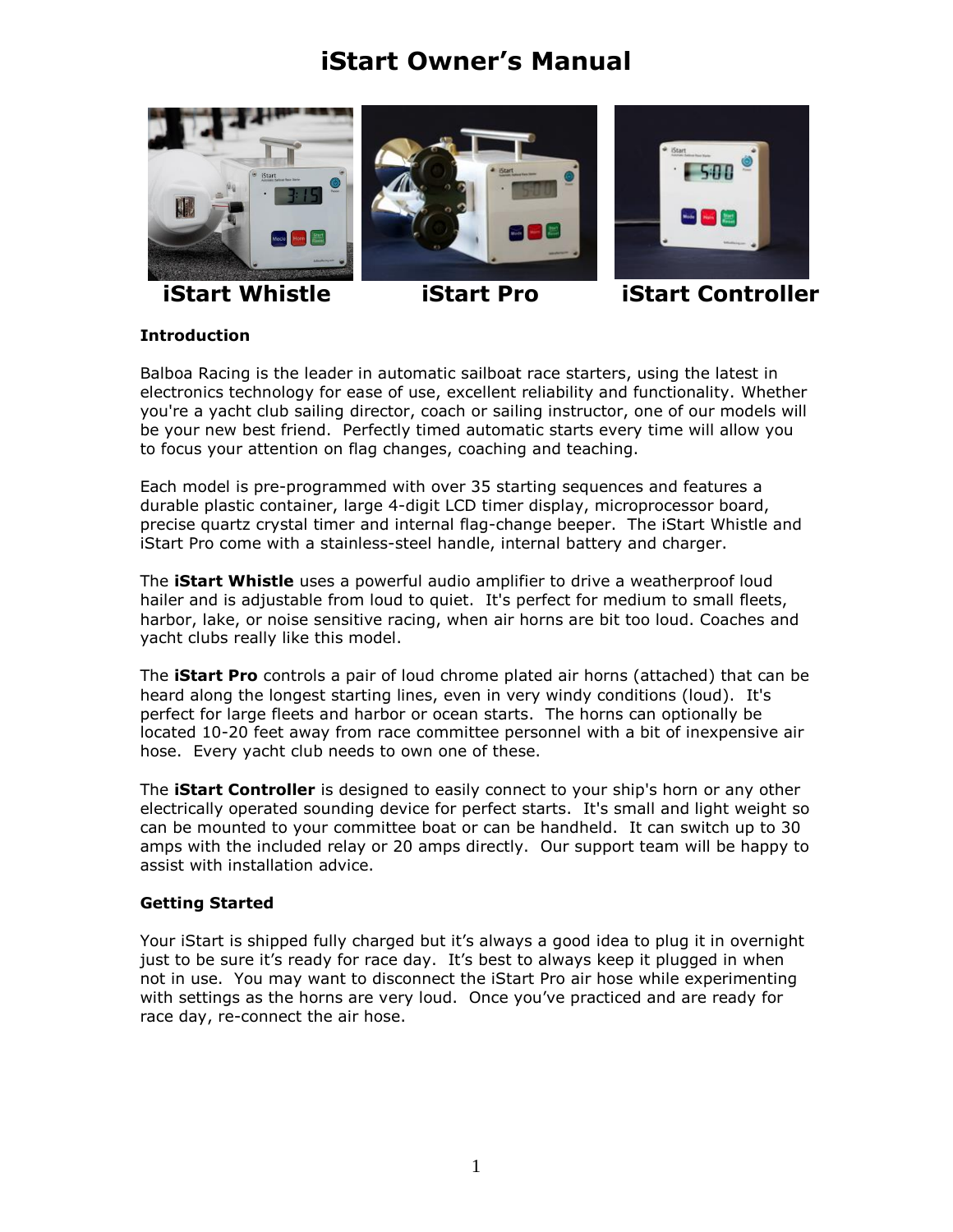#### **Selecting a Starting Sequence**

Use the chart below (or on the rear of your iStart) to select the type of start you wish to use. If you wanted a 5:00 Minute Rule 26 Rolling start with a 60 Second Alert, then you want MODE 53.

- 1. Hold the MODE button down 3 seconds until the screen flashes (and beeps) then release
- 2. Press the MODE button as needed to select P53
- 3. Wait 3 seconds to SAVE automatically

Now you're ready to start a race.

Here is a more detailed description.

**MODE** – This is just a number to identify each of the pre-programmed sequences.

- **TIME** This is the time between the warning signal and the start.
- **STYLE** *Dinghy*, *Rule 26, Match or Rule 26 RCL* (see below).
- **TYPE** *Once* or *Rolling* means one start only or continuous starts.

**ALERT** – Optional 5 short horns before the first warning signal

| <b>iStart</b>                                                                 |             |               |                |              |             |             |              |               |              |
|-------------------------------------------------------------------------------|-------------|---------------|----------------|--------------|-------------|-------------|--------------|---------------|--------------|
| Automatic Sailboat Race Starter - Balboa Racing (949)760-6050                 |             |               |                |              |             |             |              |               |              |
| <b>MODE</b>                                                                   | <b>TIME</b> | <b>STYLE</b>  | <b>TYPE</b>    | <b>ALERT</b> | <b>MODE</b> | <b>TIME</b> | <b>STYLE</b> | <b>TYPE</b>   | <b>ALERT</b> |
| 10                                                                            | 1:00        | Dinghy        | Once           | <b>None</b>  | 41          | 3:00        | Dinghy       | Rolling $3+1$ | 15 sec       |
| 11                                                                            | 1:00        | <b>Dinghy</b> | Rolling        | None         | 42          | 3:00        | ICSA-C       | Once          | <b>None</b>  |
| 20                                                                            | 2:00        | <b>Dinghy</b> | Once           | None         | 43          | 3:00        | ICSA-C       | Rolling       | <b>None</b>  |
| 21                                                                            | 2:00        | <b>Dinghy</b> | Rolling        | None         | 44          | 3:00        | ICSA-C       | Once          | 15 sec       |
| 22                                                                            | 2:00        | <b>Dinghy</b> | Once           | 15 sec       | 45          | 3:00        | ICSA-C       | Rolling       | 15 sec       |
| 23                                                                            | 2:00        | <b>Dinghy</b> | Rolling        | 15 sec       | 50          | 5:00        | Rule 26      | Once          | <b>None</b>  |
| 24                                                                            | 2:00        | Dinghy        | Once           | 60 sec       | 51          | 5:00        | Rule 26      | Rolling       | <b>None</b>  |
| 25                                                                            | 2:00        | Dinghy        | <b>Rolling</b> | 60 sec       | 52          | 5:00        | Rule 26      | Once          | 60 sec       |
| 30                                                                            | 3:00        | <b>Dinghy</b> | Once           | <b>None</b>  | 53          | 5:00        | Rule 26      | Rolling       | 60 sec       |
| 31                                                                            | 3:00        | <b>Dinghy</b> | Rolling        | None         | 54          | 5:00        | Rule 26 RCL  | Once          | <b>None</b>  |
| 32                                                                            | 3:00        | Dinghy        | Once           | 15 sec       | 55          | 5:00        | Rule 26 RCL  | Rolling       | <b>None</b>  |
| 33                                                                            | 3:00        | Dinghy        | Rolling        | 15 sec       | 70          | 7:00        | <b>Match</b> | Once          | None         |
| 34                                                                            | 3:00        | <b>Dinghy</b> | Once           | 60 sec       | 71          | 7:00        | <b>Match</b> | Rolling       | <b>None</b>  |
| 35                                                                            | 3:00        | <b>Dinghy</b> | Rolling        | 60 sec       | 80          | 10:00       | <b>Match</b> | Once          | <b>None</b>  |
| 36                                                                            | 3:00        | Rule 26       | Once           | None         | 81          | 10:00       | <b>Match</b> | Rolling       | <b>None</b>  |
| 37                                                                            | 3:00        | Rule 26       | Rolling        | None         | 90          | 10:00       | Rule 26      | Once          | <b>None</b>  |
| 38                                                                            | 3:00        | Rule 26       | Once           | 60 sec       | 91          | 10:00       | Rule 26      | Rolling       | <b>None</b>  |
| 39                                                                            | 3:00        | Rule 26       | Rolling        | 60 sec       | 92          | 10:00       | Rule 26      | Rolling $5+5$ | <b>None</b>  |
| 40                                                                            | 3:00        | <b>Dinghy</b> | Rolling $3+1$  | None         | 93          | 10:00       | Rule 26      | Rolling 5+5   | 60 sec       |
| (1) Hold MODE button for 3 seconds, (2) Select desired mode with MODE button, |             |               |                |              |             |             |              |               |              |
| (3) Wait 3 seconds to SAVE automatically.<br>http://www.balboaracing.com      |             |               |                |              |             |             |              |               |              |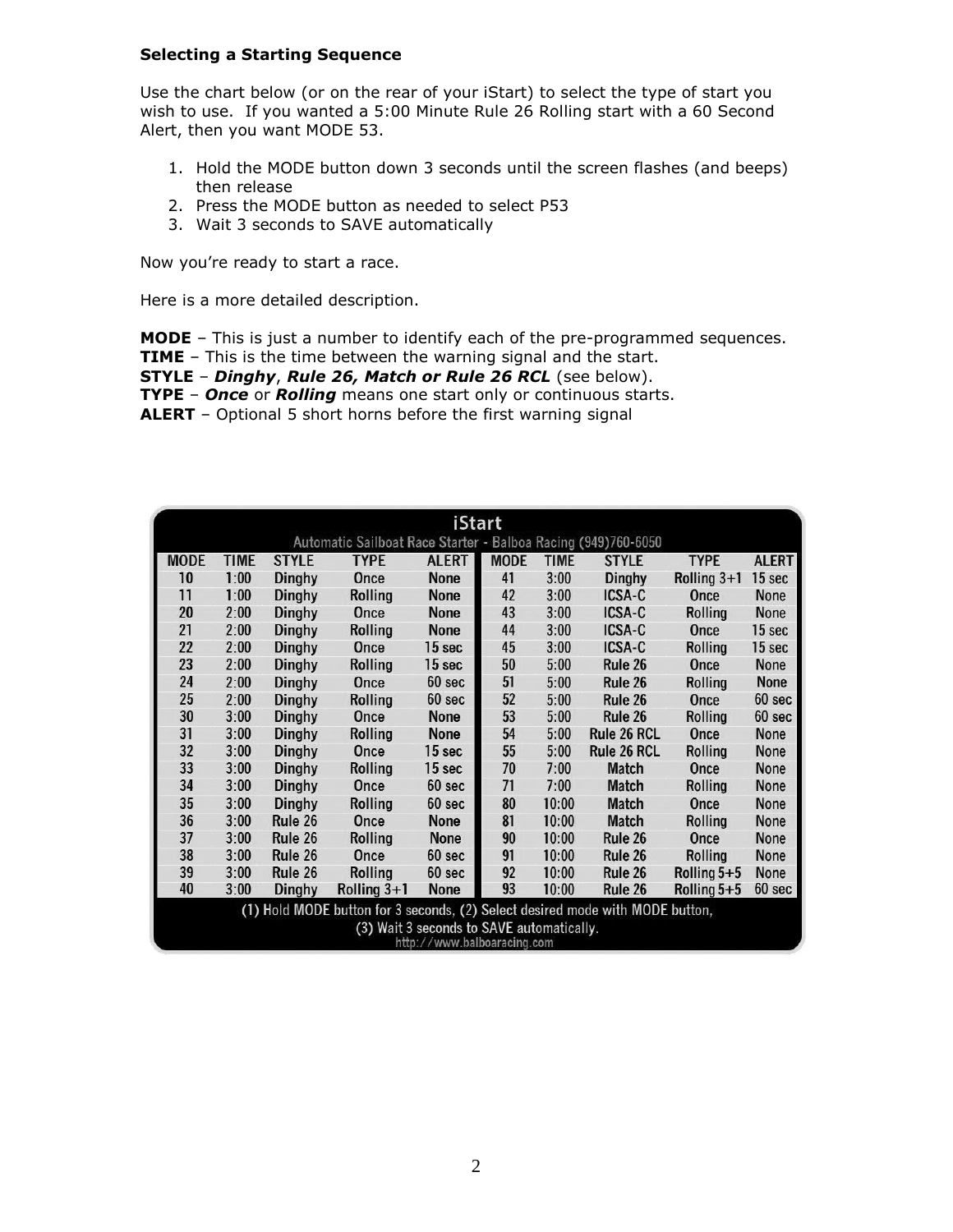# **Operating the iStart**

**POWER** button – Press to turn ON, hold to turn OFF.

**MODE** button – Press to see details of currently selected mode, hold 3 seconds to select desired mode

**HORN** button – Press to sound the horn

**START** button - Press to start a race sequence, hold for 3 seconds to reset and stop



| <b>Rule 26 Starts</b><br>Usually 5 minutes but also available in 3 or 10 minute versions. |                                                       |                               |                 |                                                                      |  |
|-------------------------------------------------------------------------------------------|-------------------------------------------------------|-------------------------------|-----------------|----------------------------------------------------------------------|--|
| <b>Time</b><br>until<br>start<br>(mm:ss)                                                  | <b>Flag</b>                                           | Internal Beeper   Loud Horn   |                 | <b>Description</b>                                                   |  |
| 6:00<br>optional                                                                          |                                                       |                               | 5 short         | Alert -<br>optional                                                  |  |
| 5:30<br>optional                                                                          |                                                       | 30, 20, 10,<br>5,4,3,2,1,Flag |                 | optional                                                             |  |
| 5:00                                                                                      | <b>Class Flag UP</b>                                  |                               | 1 long          | Warning<br><b>Signal</b>                                             |  |
| 4:30                                                                                      |                                                       | 30, 20, 10,<br>5,4,3,2,1,Flag |                 |                                                                      |  |
| 4:00                                                                                      | P-Flag UP                                             |                               | 1 long          | <b>Preparatory</b><br><b>Signal</b>                                  |  |
| 1:30                                                                                      |                                                       | 30, 20, 10,<br>5,4,3,2,1,Flag |                 |                                                                      |  |
| 1:00                                                                                      | P-Flag DOWN                                           |                               | 1 extra<br>long | 1 Minute<br>until Start<br><b>Signal</b>                             |  |
| 0:30                                                                                      |                                                       | 30, 20, 10,<br>5,4,3,2,1,Flag |                 |                                                                      |  |
| 0:00                                                                                      | <b>Class Flag DOWN and</b><br>next Class Flag UP<br>B |                               | 1 long          | <b>First Start</b><br>and Warning<br><b>Signal for</b><br>next start |  |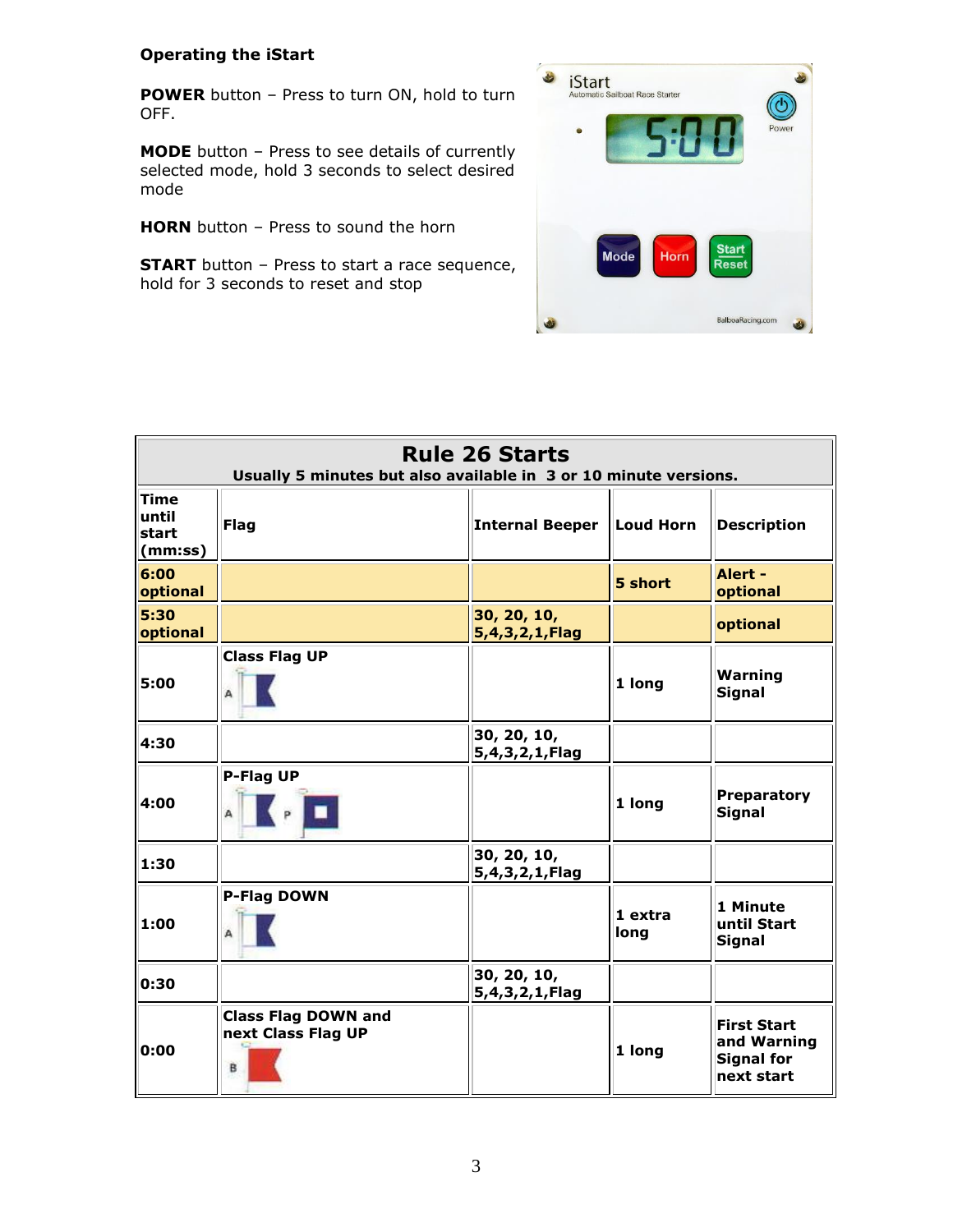| <b>Match Racing Starts</b><br>RRS Appendix C - Available in 7 or 10 minute versions. |                                                                                  |                                    |                 |                                                                      |  |
|--------------------------------------------------------------------------------------|----------------------------------------------------------------------------------|------------------------------------|-----------------|----------------------------------------------------------------------|--|
| <b>Time</b><br>until<br>start<br>(mm:ss)                                             | <b>Flag</b>                                                                      | <b>Internal Beeper</b>             | Loud Horn       | <b>Description</b>                                                   |  |
| 10:00                                                                                | <b>Flag F Displayed</b>                                                          |                                    | 1 long          | <b>Attention</b><br><b>Signal</b>                                    |  |
| 6:30                                                                                 |                                                                                  | 30, 20, 10,<br>5,4,3,2,1,Flag      |                 |                                                                      |  |
| 6:00                                                                                 | <b>Flag F DOWN</b>                                                               |                                    |                 |                                                                      |  |
| 5:30                                                                                 |                                                                                  | 30, 20, 10,<br>5,4,3,2,1,Flag      |                 |                                                                      |  |
| 5:00                                                                                 | <b>Numeral Pennant UP</b>                                                        |                                    | 1 long          | Warning<br><b>Signal</b>                                             |  |
| 4:30                                                                                 |                                                                                  | 30, 20, 10,<br>5,4,3,2,1,Flag      |                 |                                                                      |  |
| 4:00                                                                                 | P-Flag UP                                                                        |                                    | 1 long          | <b>Preparatory</b><br><b>Signal</b>                                  |  |
| 2:00                                                                                 | <b>Blue or Yellow or both</b><br>displayed if boats fail to enter<br>box by now. |                                    |                 | <b>End of Pre-</b><br><b>Start entry</b><br>time                     |  |
| 1:30                                                                                 |                                                                                  | 30, 20, 10,<br>5, 4, 3, 2, 1, Flag |                 |                                                                      |  |
| 1:00                                                                                 | P-Flag DOWN                                                                      |                                    | 1 extra<br>long |                                                                      |  |
| 0:30                                                                                 |                                                                                  | 30, 20, 10,<br>5,4,3,2,1,Flag      |                 |                                                                      |  |
| 0:00                                                                                 | <b>Numeral Pennant DOWN</b>                                                      |                                    | 1 long          | <b>First Start</b><br>and Warning<br><b>Signal for</b><br>next start |  |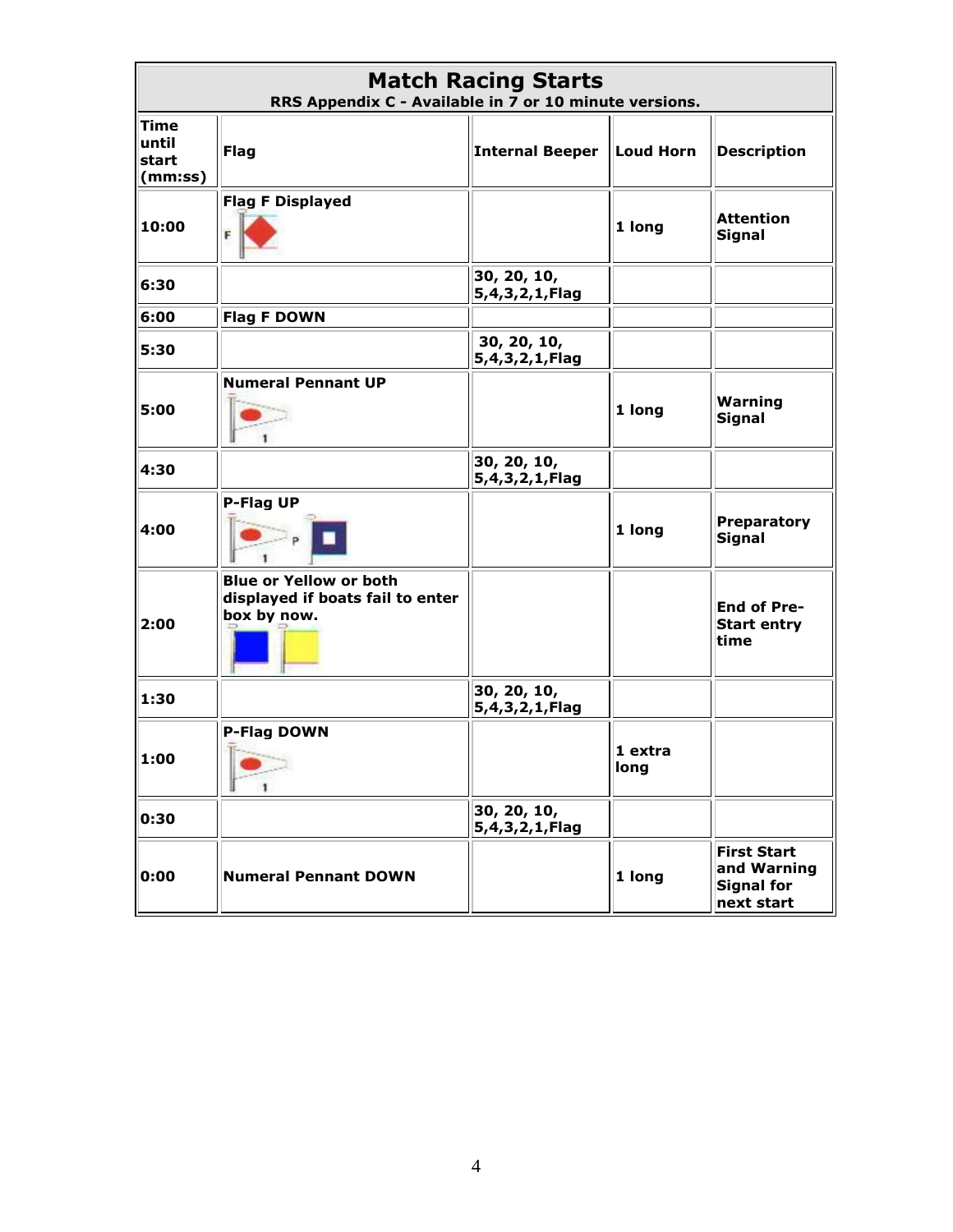| <b>Dinghy Starts</b><br>RRS Appendix S - Usually 3 minutes but also available in 1 or 2 minutes versions. |                 |                                                       |  |  |  |
|-----------------------------------------------------------------------------------------------------------|-----------------|-------------------------------------------------------|--|--|--|
| <b>Time until</b><br>start(mm:ss)                                                                         | Loud Horn       | <b>Description</b>                                    |  |  |  |
| 3:15                                                                                                      | 5 short         | Alert - optional                                      |  |  |  |
| 3:00                                                                                                      | 3 long          |                                                       |  |  |  |
| 2:00                                                                                                      | 2 long          |                                                       |  |  |  |
| 1:30                                                                                                      | 1 long 3 short  |                                                       |  |  |  |
| 1:00                                                                                                      | $1$ long        |                                                       |  |  |  |
| 0:30                                                                                                      | $3$ short       |                                                       |  |  |  |
| 0:20                                                                                                      | 2 short         |                                                       |  |  |  |
| 0:10                                                                                                      | $1$ short       |                                                       |  |  |  |
| 0:05                                                                                                      | $1$ short       |                                                       |  |  |  |
| 0:04                                                                                                      | $1$ short       |                                                       |  |  |  |
| 0:03                                                                                                      | $1$ short       |                                                       |  |  |  |
| 0:02                                                                                                      | $1$ short       |                                                       |  |  |  |
| 0:01                                                                                                      | $\vert$ 1 short |                                                       |  |  |  |
| 0:00                                                                                                      | $1$ long        | <b>START</b> (and 3 minute signal for rolling starts) |  |  |  |

**ROLLING DINGHY 3+1 STARTS** are just ordinary 3-Minute Rolling Dinghy starts with a 1-minute pause between 3-minute sequences. So a 3 minute dinghy start, with a 1 minute pause, then repeat.

**ROLLING RULE 26 5+5 STARTS** are just ordinary 5-Minute Rule 26 starts with a 5-minute pre-horn, 5-minute sequence, then a 5 minute pause. So a horn at 10:00 minutes, ordinary sequence at 5:00 minutes, then a 5 minute pause, then repeat.

**RULE 26 RECALL STARTS** are just ordinary 5-Minute Rule 26 starts with an additional horn 1 minute prior to the 5-minute sequence. So a horn at 6:00 minutes then an ordinary sequence beginning at 5:00 minutes.

#### **The Display and Internal Beeper**

The large 4-digit LCD display will indicate how many minutes and seconds until the first start. Time will count down once the START button has been pressed. The horn and internal beeper will sound as required by the selected mode. For Rule 26 starts, a flashing P will appear in front of the time remaining for the 30 seconds before P-flag changes. The internal beeper will also sound to help race committee raise or lower flags at the correct time.

| Flashing P for 30 seconds before P-flag changes $PH:3D$ and $PH:3D$ |  |  |
|---------------------------------------------------------------------|--|--|
|                                                                     |  |  |